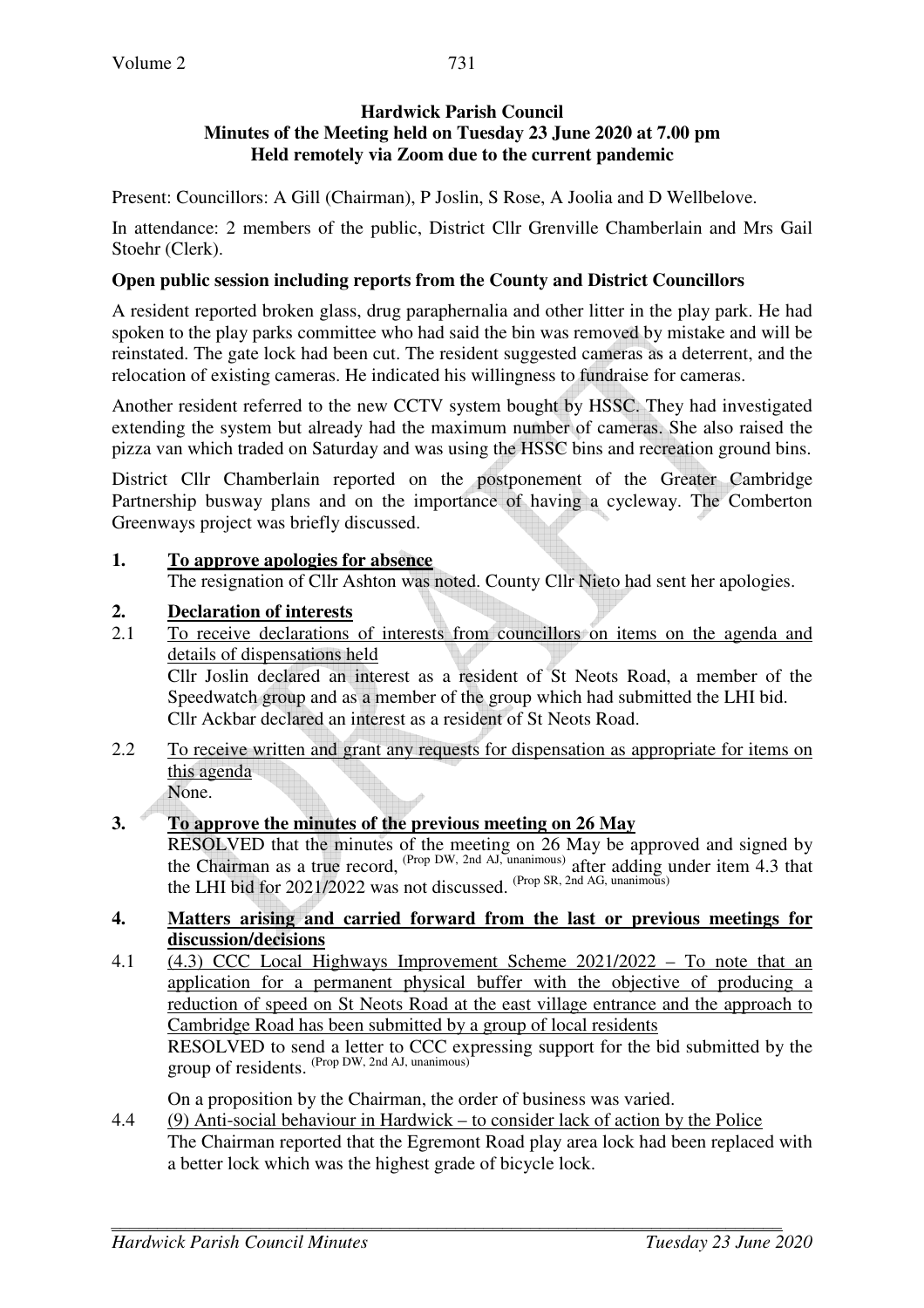At this point a resident observed that, according to the SCDC website, the licence for the mobile pizza van had been approved. However SCDC had not informed the Parish Council.

RESOLVED to publish on the website that residents are encouraged to report antisocial behaviour to the Police.

A resident asked that the Parish Council's CCTV camera be turned to face the play park and offered to do it.

RESOLVED that the resident's offer to fundraise for CCTV cameras should be an agenda item for the next meeting.

4.2 (5.2) RoSPA play inspection report – to consider quotations received RESOLVED to seek clarification of the quotation from ARD. RESOLVED to accept the quotation from Algar Signcraft for supply of signage, subject to a reduced quotation as Cllr Wellbelove had offered to install the signage free of charge. (Prop AG, 2nd DW, unanimous)

 On a proposition by the Chairman, the order of business was again varied to take item 6.1 next.

6.1 Resident – request that the tennis courts/all weather facility is refurbished RESOLVED that the resident should ask others if they wish to form a tennis club and

if so the Parish Council may be amenable to purchasing nets. RESOLVED that Cllr Joolia should place a note on the website, and that Cllr Rose should place a note on Facebook. A note will also be placed on the notice board, and in Hardwick Happenings.

- 4.3 (9) 27 St Neots Road update and to consider the next steps RESOLVED that District Cllr Chamberlain would take this matter up with the enforcement team.
- 4.4 (9) Anti-social behaviour in Hardwick to consider lack of action by the Police Taken earlier.
- 4.5 (5.2 of April meeting) Millers Way to consider correspondence between Persimmon and a resident and proposal that the Parish Council agrees that Persimmon should carry out the work, transfer the title and put in any lighting after the Parish Council has considered what is available. Also that scrub clearance is considered.

RESOLVED to accept the offer from Persimmon with the proviso that the kerbing is concrete.

RESOLVED to seek quotations for the removal of the scrub at Millers Way prior to Persimmon undertaking their work and the land being transferred.

RESOLVED to delegate to the Clerk and the Chairman together to seek quotations and accept a quotation for levelling the scrub area and removing trees.

RESOLVED to seek quotations for bollard type lighting and UKPN connections with a hope that the lighting can be installed ASAP so that the hard surfacing being laid by Persimmon does not have to be dug up again which would be more costly to the Council.

RESOLVED to appoint Irena Spence of Tees Law to handle the matter for the Parish Council, her costs being met by Persimmon. Ms Spence will have to ensure that the necessary permission is in place for the Council to undertake its work prior to the land transfer.

RESOLVED to note that the Parish Council will have to pay Land Registry. (All the above were Prop SR, 2nd AG, unanimous)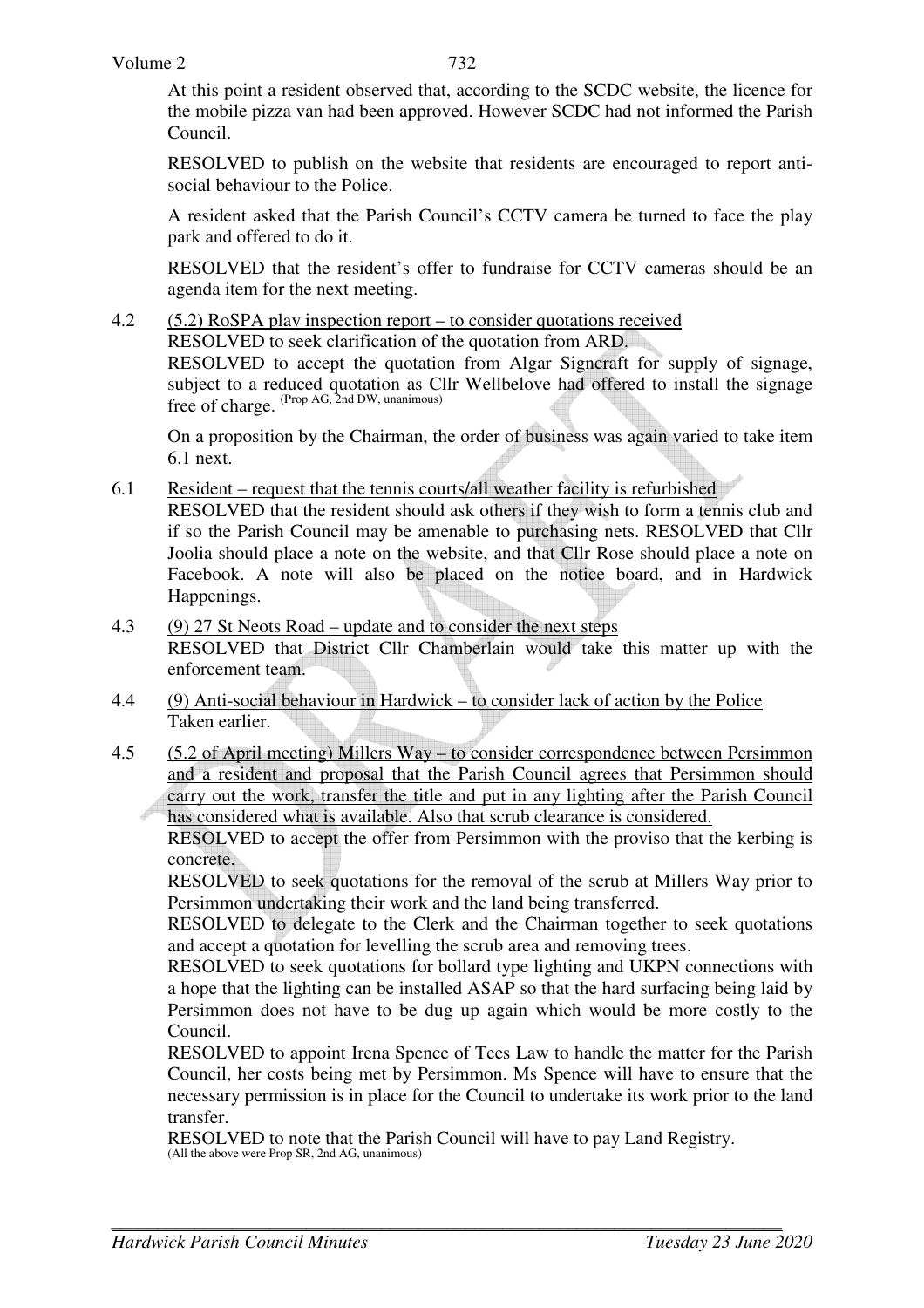Volume 2

4.6 (4.3 of February meeting) Hardwick Church request for drainage pipe under Parish Council land – to consider draft Deed of Easement

 RESOLVED to proceed with the Deed of Easement as drafted by the Council's solicitor and to authorise any two members to sign the Deed of Easement. (Prop SR, 2nd) AG, unanimous)

4.7 To consider the offer of transfer of Grace Crescent Public Open Space

 RESOLVED to accept the offer of funds from Hills as offered in their correspondence of  $17<sup>th</sup>$  December 2019. (Prop SR, 2nd AG, unanimous)

RESOLVED, noting that the matter of the allotments was still outstanding, to ask Cllr Giddings to report to the next meeting.

### **5. Finance, procedure and risk assessment**

5.1 To consider any quotes for urgent work required because of risk and Clerk's use of delegated powers

RESOLVED to note that the theft of the lock at Egremont Road play area and vandalism to the Pre-school sign has been reported to the Police and a crime reference number received.

5.2 To receive play areas and skate park inspection reports and consider if any work is required

RESOLVED having considered the play area inspection reports, to note that the swing seat has been repaired by Kompan under warranty.

RESOLVED to delegate to the Clerk to ask SCDC to clear the camp at the back of the Pavilion, and that the Parish Council agrees to pay SCDC to remove it. (Prop AG, 2nd DW, carried with 4 in favour and 1 against)

RESOLVED to delegate to the Clerk to accept the lower of the two quotations for repairs once clarification on one of the quotations has been obtained and to also arrange for a missing tile on the Multiplay to be replaced <sup>(Prop AG 2nd DW unanimous)</sup>.

### 5.3 To receive the financial report and approve the payment of bills

RESOLVED that the payments as listed in the finance report should be paid, plus William Lewis £340.00 (Internal audit). <sup>(Prop AG, 2nd PJ, unanimous)</sup>

| <b>Salaries</b>                    | £545.62  |
|------------------------------------|----------|
| CCC (Street light electricity)     | £138.53  |
| SSE (Street light electricity)     | £82.75   |
| RH Landscapes (Grass cutting)      | £906.00  |
| LGS Services (Admin support – May) | £1379.84 |

Credits, including bank interest, and receipt of the precept, were noted.

 The District Councillor and all members of the public had left the meeting at this point.

5.4 To consider the tree survey and any quotations for tree works including removal or replanting

 RESOLVED having considered three quotations, to accept the quotation from Town & Country Tree Surgery for the following works, all to be carried out at their earliest convenience:

Priority A works – All for the sum of £960.00 plus VAT.

Priority B works – All for the sum of £2915.00 plus VAT.

Priority C works – All for the sum of £1560.00 plus VAT.

 RESOLVED to ask whether a price reduction would be possible if all the works were to be carried out at the same time.  $^{(Prop\ AG, 2nd\ PJ, unanimous)}$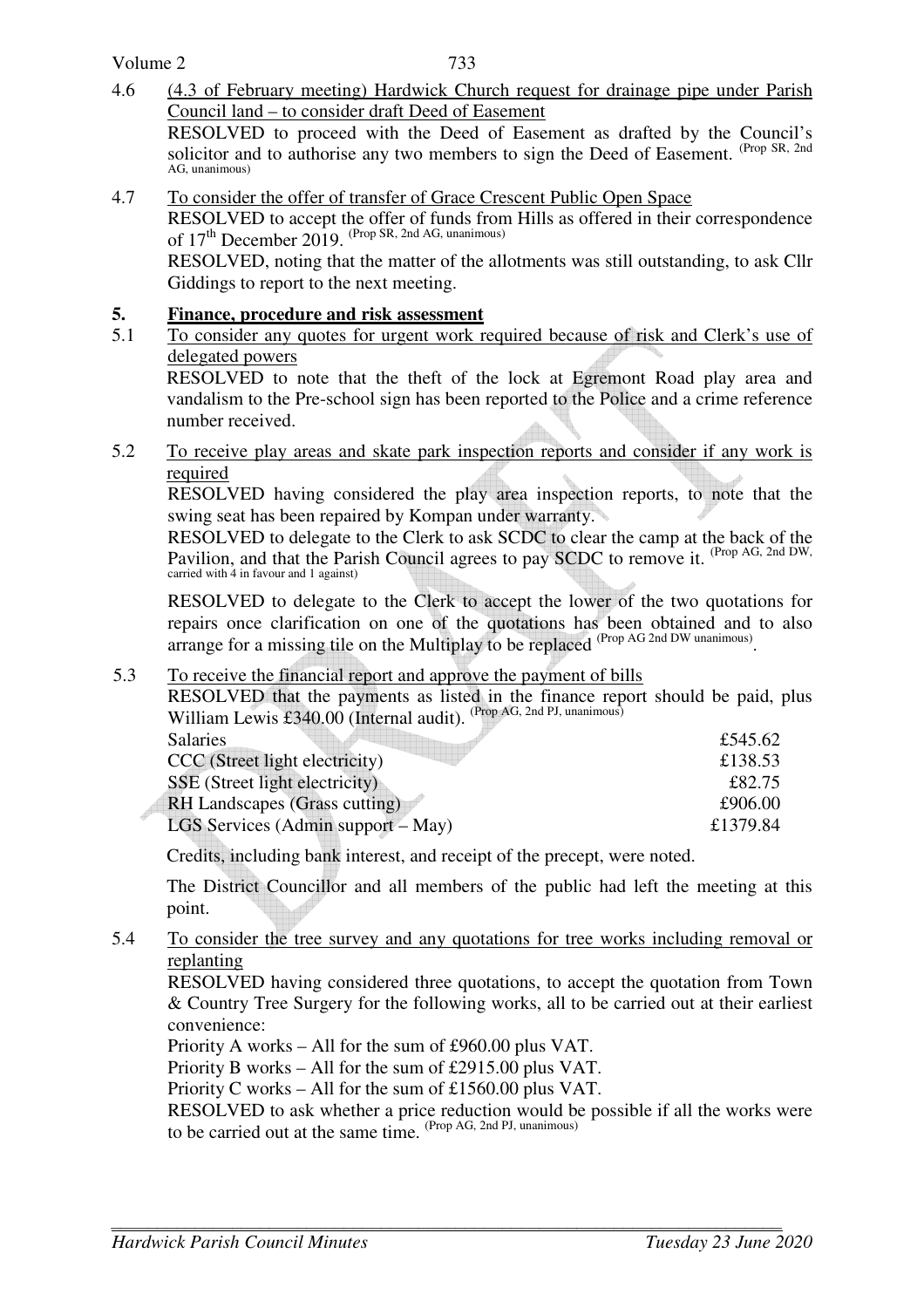| Volume 2<br>734                                                                       |
|---------------------------------------------------------------------------------------|
| RESOLVED that the following items 5.5 to 5.10 inclusive be deferred to the next       |
| meeting until the FO had had an opportunity to consider Cllr Rose's queries:          |
| To carry out a review of the effectiveness of the system of internal control that has |
|                                                                                       |

- been in place during the year under review (between  $1<sup>st</sup>$  April 2019 and 31 March 2020) and consider the Internal Auditor's report
- 5.6 To prepare the Annual Governance Statement (Section 1 of the Annual Return)
- 5.7 To approve the Annual Governance Statement by resolution
- 5.8 To consider the Accounting Statements (Section 2 of the Annual Return)
- 5.9 To approve the Accounting Statements by resolution
- 5.10 To ensure that the Accounting Statements are signed and dated by the person presiding at the meeting

## **6. Correspondence/communications received**

- 6**.**1 Resident request that the tennis courts/all weather facility is refurbished Taken earlier.
- 6.2 SCDC proposal to set up Mobile Warden Scheme in the parish Noted.
- 6.3 Resident request to remove two trees in Sudeley Grove woodland RESOLVED to give permission for the Resident to remove one self-set ash and treat the stump at no cost to the Council. (Prop PJ, 2nd AG, unanimous)

### **7. Planning Applications and Decision notices and tree works applications**

- 7.1 Planning applications received since the last meeting
- 7.1.1 20/02568/FUL Former Gestamp factory, Bourn Airfield Hybrid planning application consisting of full planning permission for Phase 1 and outline planning permission with all matters reserved except access for Phase 2 of the redevelopment of the former Gestamp Factory site at Bourn Airfield for up to 26,757sqm/288,000sqft of commercial floorspace purposes (use class B1c light industry, B1b research and development and B8 warehouse and distribution with supplementary use classes A3 restaurant and cafe, D1 day nursery/creche, D2 gym), associated car parking and service yards, external earthworks, attenuation basins and landscaping. This application is subject to an Environmental Impact Assessment.

 RESOLVED to object to the application on the grounds of the additional traffic generated, given that the access is on to the Caldecote roundabout which is proposed to also take traffic for 3000+ houses. The Parish Council suggests that a separate access is provided directly onto the A428. (Prop AG, 2nd AJ, unanimous)

7.1.2 20/02219/OUT – Land adj to 283 St Neots Road – Outline planning permission for the erection of 1 No. one and a half storey dwelling and associated works with all matters reserved

RESOLVED to make no recommendation. (Prop AG, 2nd PJ, unanimous)

7.1.3 20/01790/FUL – Land North of 1 Kings Road – Erection of new office with associated landscaping and parking following demolition of existing barns – to note response made between meetings

 The Parish Council objected to the application with the following comments: "Whilst the Parish Council is keen to support local business and welcomes support for employment for local people, it has reservations about this application as it stands and the implications for the Conservation Area and the Green Belt. The proposed development is in both Hardwick's Conservation Area and the Green Belt. It will have a detrimental impact on the Conservation Area as the plans are out of keeping with the surroundings and character of the area, representing a change of use from agricultural to industrial/commercial use, and given the height of the proposed elevations."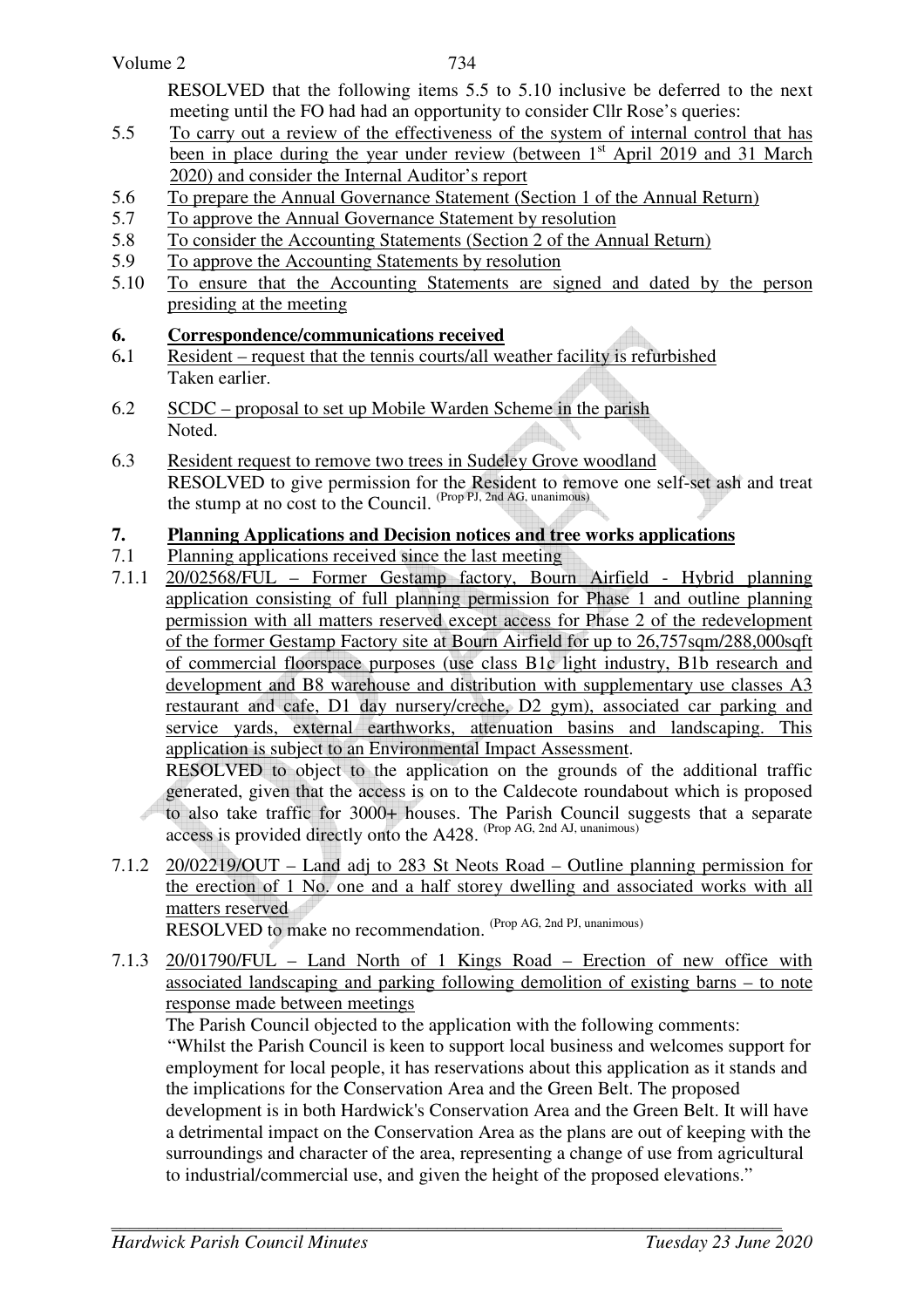Volume 2

- 7.1.4 S/3318/19/DC Land at the Rectory, 50 Main Street Discharge of conditions 3 (Scheme of biodiversity enhancement), 4 (Arboricultural method statement and tree protection strategy), 5 (Materials), 6 (Foul water drainage) and 7 (Surface water drainage) Noted.
- 7.1.5 S/1719/18/COND15 and COND 16 Plot of land behind St Mary's Church off Main Street and adjacent to the Rectory and the Old School House – Condition 15 (External lighting) and Condition 16 (Extraction of odour) – to note for information only Noted.
- 7.1.6 S/3735/19/FL Land At 181 St Neots Road, Erection of two dwellings and the retention of the existing dwelling together with ancillary works to the site including hard/soft landscaping and the creation of parking spaces and the change of use of part of site from commercial to residential (Re-submission of S/2058/19/FL) - planning appeal Noted.
- 7.2 SCDC Decision Notices
- 7.2.1 S/1745/17/FL Land to rear of 25 St Neots Road Change of use for the existing buildings to B8. Fitting of timber doors – Withdrawn
- 7.2.2 20/01726/HFUL 2A Laxton Avenue Single storey side extension with lean-to roof – Permission granted.
- 7.3 Tree Works Applications
- 7.3.1 20/1369/TTPO 169 St Neots Road RESOLVED to make no comment. (Prop AG, 2nd PJ, unanimous)

### **8. Members reports and items for information only**

8.1 New Housing Developments and Planning Obligations RESOLVED to note Cllr Rose's verbal report that at a meeting of the Working Group yesterday the plan was amended in an ongoing process and the architect is to look at further amendments. There is a conflict with the amount of usage of the all weather facility.

Work on the St Neots Road development should commence in December/ January at the earliest and it will be November/December 2021 before S106 funds are received. The Community Centre cannot be built before this time.

- 8.2 Village Plan report and to consider any actions None.
- 8.3 Speed Watch Request to use the lamp post no L8PJS outside no 33 Cambridge Road to erect the MVAS. This position has been recommended by Mike Brooks Speed Watch at Cambridgeshire Police as a good spot to view northbound traffic heading to the School and the shop

 RESOLVED that the Parish Council is willing to pay the cost of approximately £70.00 attaching the MVAS to the lamp post L7PJS and that the Speed Watch Coordinator should submit the application. <sup>(Prop SR, 2nd AG, unanimous)</sup>

8.4 Proposal that CCC is asked what is the official speed limit along St Neots Road RESOLVED that the Parish Council should not ask CCC as a proposal has already been submitted. (Prop SR, 2nd AG, carried with 4 in favour and 1 abstention)

One member of the public joined the meeting.

RESOLVED that Cllr Joslin should ask Highways for clarification of how to reduce the speed limit from the east to Madingley Mulch and bring a detailed report to a future meeting.